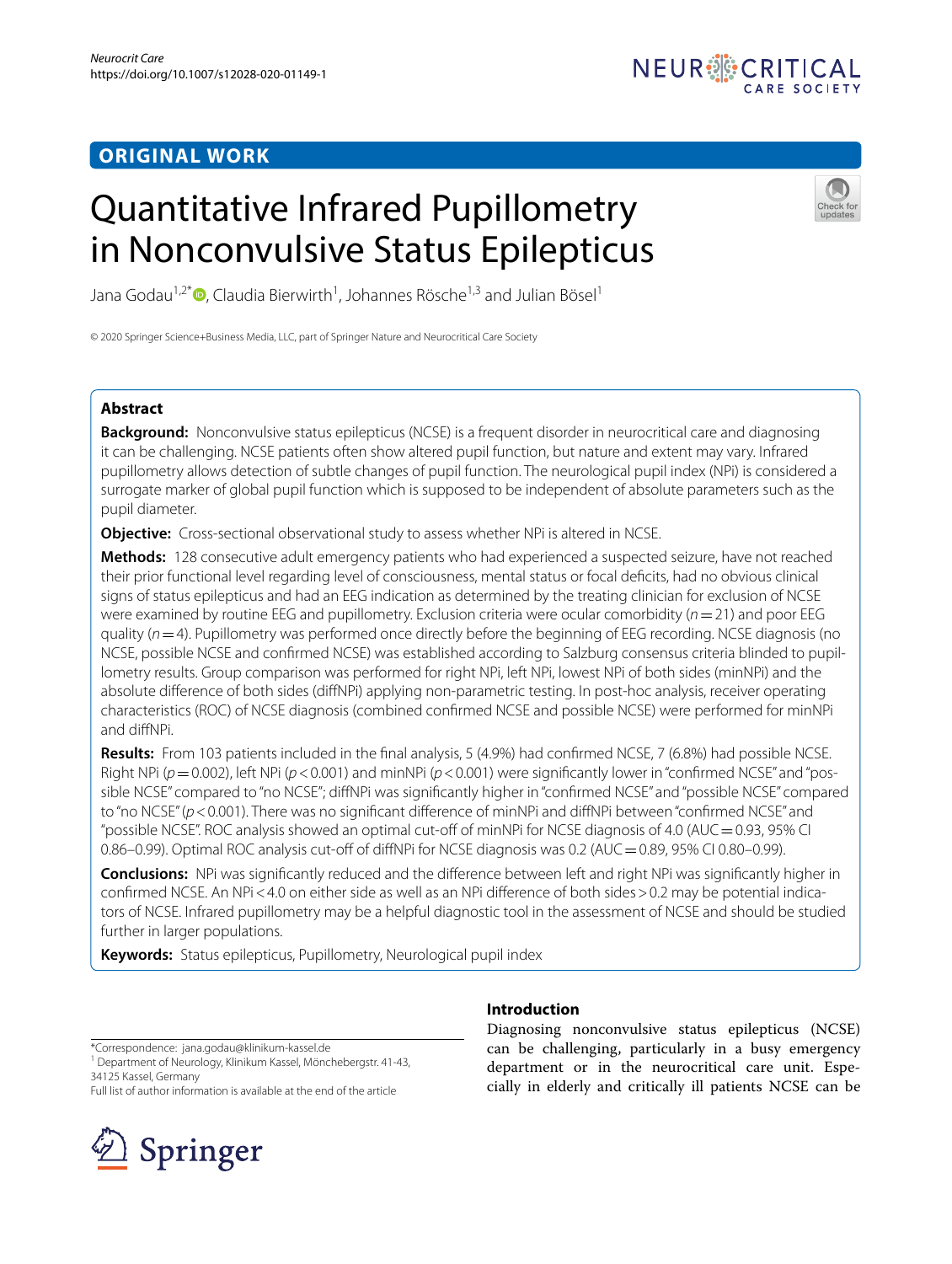underdiagnosed [[1,](#page-6-0) [2](#page-6-1)]. According to the Salzburg consensus criteria (SCC), NCSE diagnosis is established by combining clinical features, electroencephalography (EEG) findings and response to antiepileptic drugs  $[3]$  $[3]$ . These criteria diferentiate NCSE by likelihood (no NCSE, possible NCSE, confrmed NCSE), refecting some diagnostic uncertainty [[4\]](#page-6-3).

Non-invasive infrared pupillometry allows a standardized quick and reliable quantitative assessment of pupil function including diameter, constriction and dilation velocity and latency of pupillary light response  $[5]$  $[5]$ . The pupillometer is a portable handheld device for bedside application. In some neurocritical care settings, pupillometry has successfully replaced conventional pupil testing  $[5-7]$  $[5-7]$  $[5-7]$ . The examination can be performed without any specifc training by doctors and nurses alike, does not take longer than conventional pupil testing with a penlight and is less afected by external factors such ambient light conditions [\[6](#page-6-6)]. Inter-rater reliability was shown to be higher for pupillometry than for conventional pupil testing [[8\]](#page-6-7).

The neurological pupil index (NPi) forms a surrogate marker of global pupil function, which is thought to be rather independent of absolute parameters such as the pupil diameter. NPi can reach values from 0 to 5, with NPi values of 3.0 and below indicating a substantially impaired global neurological pupil function [[9\]](#page-6-8). Studies have shown the value of pupillometry for prognostication after cardiac arrest  $[10-12]$  $[10-12]$  $[10-12]$  and for detection of a critical increase in intracranial pressure in traumatic brain injury [[13\]](#page-6-11) and other conditions [\[14](#page-6-12), [15](#page-6-13)]. Alterations of pupil function as measured by pupillometry have also been related to delirium after surgery [\[16\]](#page-6-14), depression [[17,](#page-6-15) [18](#page-6-16)], migraneous photophobia [\[19](#page-6-17)], preclinical Alzheimer's disease [[20,](#page-6-18) [21\]](#page-6-19), dopaminergic stimulation in Parkinson's disease [\[22](#page-6-20)] and overactive bladder disease [[23\]](#page-6-21). Mostly, these changes were attributed to functional alterations of adrenergic and cholinergic brain activity [[24\]](#page-6-22).

The rather frequent presence of gastrointestinal, cardiac and respiratory symptoms during seizures indicate a relation between epileptic activity and cholinergic as well as adrenergic autonomous function. Widened or slowly reactive pupils can be a neurological sign of seizure activity [[25](#page-6-23), [26](#page-6-24)]. However, changes can be subtle, clinical assessment using a penlight is rather subjective and may be substantially biased by several factors including ambient light, duration, brightness and direction of the light impulse, administered drugs and the experience of the examiner [[5](#page-6-4)]. So far, there is no systematic evidence for altered pupillary light response as a typical clinical feature of NCSE [\[27](#page-6-25)]. Recently, however, a pupillometry study in patients undergoing electroconvulsive therapy (ECT) showed that an altered pupil response was related to sufficient ECT induction  $[25, 28]$  $[25, 28]$  $[25, 28]$ . These results suggest that pupillometry may allow detection of subtle changes of pupillary function related to EEG seizure activity. In this study, we aimed to assess the NPi as a surrogate parameter for global pupil function measured by infrared pupillometry in a clinical emergency setting of NCSE.

## **Methods**

In this prospective cross-sectional observational study 128 consecutive patients presenting in the emergency department from January-December 2019 after a suspected epileptic seizure and not having reached their prior functional level were examined by routine EEG and infrared pupillometry (NPI®-200, NeurOptics, Laguna Hills, CA). EEG and NPi assessment were performed in the emergency department with standard ambient lighting conditions (non-dimmed ceiling lights, no daylight, no additional light sources). Pupillometry was performed as a single assessment immediately prior to the beginning of the EEG recording. NCSE diagnosis was established according to the SCC by an expert (JR) who was blinded to the pupillometry results.

Inclusion criteria were: (1) age ≥ 18 years, (2) epileptic seizure according to episode description, (3) no clear clinical signs of status epilepticus—including motor convulsions—prompting immediate medical intervention and (4) EEG indication for NCSE exclusion as determined by the treating clinician. According to local practice guidelines, NCSE exclusion EEG will be indicated whenever patients have not reached their prior functional level at the time of admission to establish early discrimination of a prolonged postictal interval from NCSE. Conditions may include an impaired level of consciousness, altered mental status or acute persisting neurological defcits such as aphasia. Prior to EEG, all patients will have received non-contrast head CT and in case of impaired consciousness CT angiography of intracranial vessels to exclude acute life-threatening brain lesions (i.e., due to ICP increase) and basilar artery thrombosis. Patients with any such lesion were not included in the study.

Exclusion criteria were: (a) prior ocular surgery or ocular disease (e.g., glaucoma) which may impact pupillometry results and (b) poor EEG quality which does not allow diagnosis of NCSE according to SCC.

For statistical analysis, we used IBM SPSS Statistics 25.0 (IBM, Armonk, NY). Descriptive data are given either as median and range or as percentages. Regarding NPi, we evaluated the NPi of the right and left side separately as well as the lower NPi of both sides (minNPi) and the absolute diference of both sides (difNPi). NCSE group comparison was performed using Kruskal–Wallis test with post-hoc Mann–Whitney *U*-Test. Results were assumed to be significant at  $p < 0.05$ . Bonferroni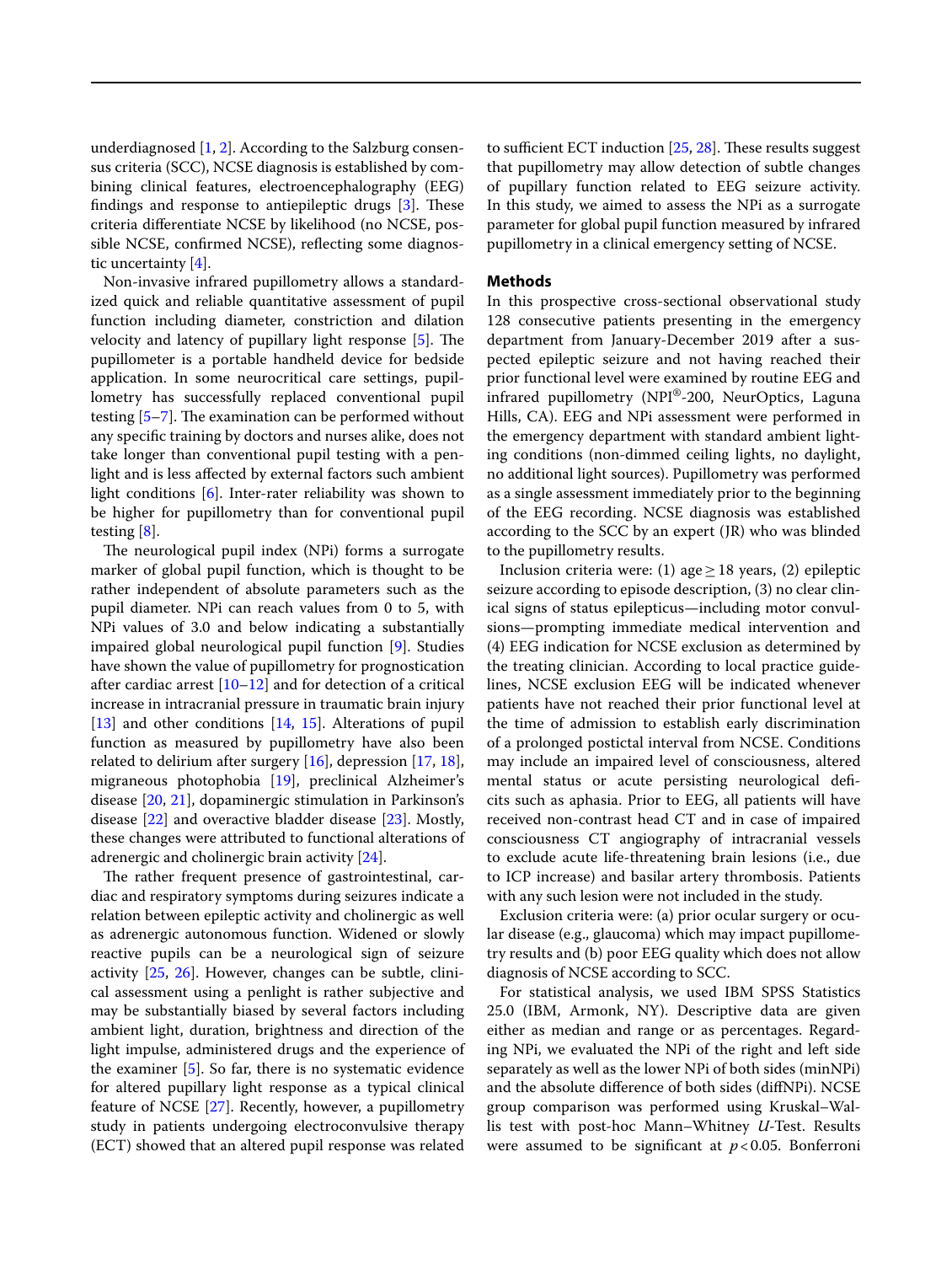correction for multiple comparisons was applied to posthoc tests.

Secondary analysis focused on minNPi and difNPi. Receiver operating characteristics (ROC) analysis were performed to assess for a minNPi and difNPi cut-of diferentiating NCSE and non-NCSE patients. For this part of the analysis, patients with possible and confrmed NCSE were combined to one group.

## **Results**

Overall, 25 patients were excluded, four because of poor EEG quality and 21 because of ocular comorbidity. 103 patients were included in the fnal analysis. Median age was 69 (18–95) years, 49.5% were female. Five patients (4.9%) were diagnosed with confrmed NCSE, seven patients (6.8%) with possible NCSE. All patients in the possible NCSE group were female. Age was comparable between groups and did not correlate with NPi. Prehospital benzodiazepines had been administered to 50.5% without group diferences. None of the patients had received other sedatives, analgesia or antiepileptic drugs for acute treatment prior to EEG, no patient had vasopressors and no patient was intubated. Median Glasgow Coma Scale (GCS) upon admission was 9 (3–15). Median time from seizure onset to the beginning of EEG recording was 94 (43–244) minutes. Mean NPi was 4.50±0.36 for the right and  $4.51 \pm 0.31$  for the left side, mean difference of both sides was  $0.16 \pm 0.20$ .

#### <span id="page-2-0"></span>**Table 1 Group characteristics and neurological pupil index**

Demographics, seizure classifcation and pupillometry fndings for the three groups are shown in Table [1](#page-2-0). NPi of the left (Kruskal–Wallis,  $p < 0.001$ ) and of the right side  $(p=0.002)$  as well as minNPi  $(p<0.001)$  and diffNPi  $(p<0.001)$  differed significantly between groups. Subgroup analysis (post-hoc Mann–Whitney *U*-Test, Bonferroni correction for multiple comparisons) showed signifcant diferences of NPi of both sides, minNPi and difNPi between the "no NCSE" and the "confrmed NCSE" group as well as between the "no NCSE" and the "possible NCSE" group; (see Table [2](#page-3-0)). Diferences between the "possible NCSE" and the "confrmed NCSE" group were not signifcant after correction for multiple comparisons, however, there was a tendency toward lower minNPi and higher difNPi in the "confrmed NCSE" group (see Fig. [1\)](#page-3-1). There was no association of NPi, minNPi and difNPi with demographic parameters and seizure characteristics including prehospital benzodiazepines.

For ROC analysis "possible NCSE" and "confrmed NCSE" were combined to one group. ROC analysis showed an optimal minNPi cut-off at 4.0 with an area under the curve (AUC) of 0.93 (95% confdence interval (CI)  $0.86-0.99$ , Fig.  $2a$ ). At this cut-off sensitivity was 66.7%, specificity was 97.8% for NCSE. The false-positive rate (FPR) was 20%, the false-negative rate (FNR) was 33.3%. All false-negatives belonged to the "possible

|                                  | <b>No NCSE</b><br>$(n=91)$ | <b>Possible NCSE</b><br>$(n=7)$ | <b>Confirmed NCSE</b><br>$(n=5)$ | p value |
|----------------------------------|----------------------------|---------------------------------|----------------------------------|---------|
| Age (years)                      | $69(18-95)$                | 77 (60-92)                      | $67(19-87)$                      | n.s     |
| Sex (female)                     | 45.0%                      | 100%                            | 40.0%                            | 0.02    |
| Seizure type (ILAE)              |                            |                                 |                                  |         |
| Generalized onset                | 35.2%                      | 42.8%                           | 40%                              | n.s     |
| Focal onset                      | 40.7%                      | 28.6%                           | 40%                              | n.s     |
| Unknown onset                    | 34.1%                      | 28.6%                           | 20%                              | n.s     |
| Seizure etiology (ILAE)          |                            |                                 |                                  |         |
| Acute symptomatic                | 19.8%                      | 42.9%                           | 20%                              | n.s     |
| Remote                           | 50.5%                      | 42.9%                           | 60%                              | n.s     |
| Progressive                      | 23.1%                      | 14.2%                           | $-/-$                            | n.S     |
| Defined electroclinical syndrome | $-/-$                      | $-/-$                           | 20%                              | n.s     |
| Unclear                          | 6.6%                       | $-/-$                           | $-/-$                            | n.s     |
| Known epilepsy (%)               | 29.7%                      | 28.6%                           | 40%                              | n.s     |
| Prehospital benzodiazepines (%)  | 50.5%                      | 42.8%                           | 60.0%                            | n.s     |
| NPi right                        | $4.6(3.3-4.9)$             | $4.2(3.5-4.9)$                  | $3.8(2.9 - 4.7)$                 | 0.002   |
| NPi left                         | $4.6(4.0-4.9)$             | $4.5(3.9 - 4.6)$                | $3.6(3.3-4.6)$                   | < 0.001 |
| minNPi                           | $4.6(3.3-4.9)$             | $4.0(3.5-4.4)$                  | $3.5(2.9-3.9)$                   | < 0.001 |
| diffNPi                          | $0.1(0-0.7)$               | $0.3(0.1-1.0)$                  | $0.5(0.4-1.1)$                   | < 0.001 |

*difNPi* absolute diference of left and right NPi, *ILAE* International League Against Epilepsy, *minNPi* lowest value of left and right NPi, *NCSE* non-convulsive status epilepticus, *NPi* neurological pupil index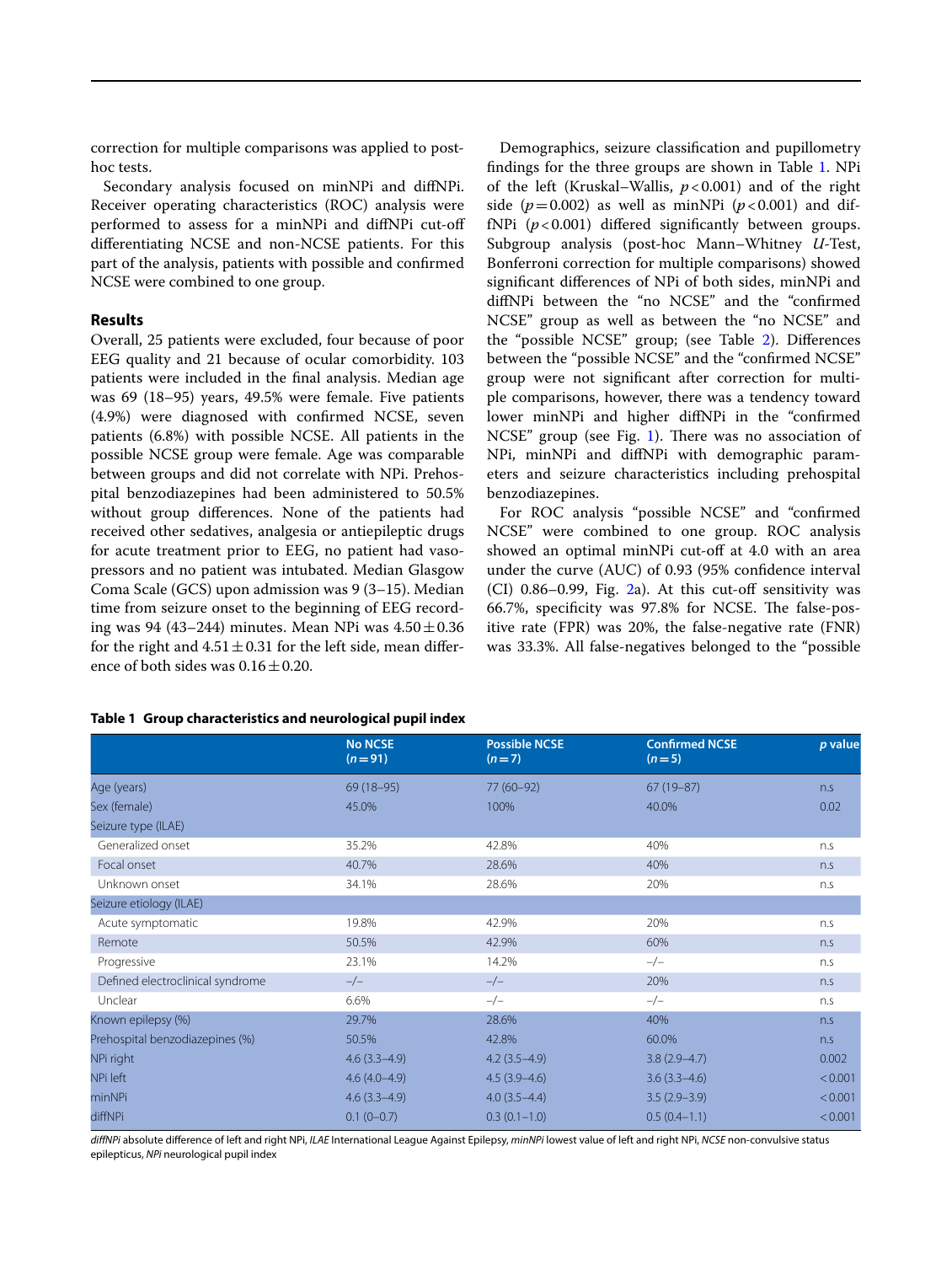| <b>Patient</b>                              |                              | $\overline{2}$                            | 3                           | 4              | 5                                                    | 6                                                        | 7                                               |
|---------------------------------------------|------------------------------|-------------------------------------------|-----------------------------|----------------|------------------------------------------------------|----------------------------------------------------------|-------------------------------------------------|
| Age                                         | 87                           | 66                                        | 19                          | 67             | 76                                                   | 60                                                       | 77                                              |
| Sex                                         | Female                       | Male                                      | Female                      | Male           | Male                                                 | Female                                                   | Female                                          |
| Subgroup                                    | <b>NCSE</b>                  | <b>NCSE</b>                               | <b>NCSE</b>                 | <b>NCSE</b>    | <b>NCSE</b>                                          | Possible NCSE <sup>b</sup>                               | Possible NCSE <sup>b</sup>                      |
| Known epilepsy                              | <b>No</b>                    | <b>No</b>                                 | Yes                         | <b>No</b>      | Yes                                                  | No.                                                      | <b>No</b>                                       |
| Prehospital ben-<br>zodiazepines            | Yes                          | <b>No</b>                                 | Yes                         | No             | Yes                                                  | Yes                                                      | No                                              |
| <b>NCSE</b> etiology<br>Axis 1 ILAE<br>2015 | NCSE with coma               | Aphasic SE                                | NCSE with coma              | NCSE with coma | Typical absence<br>status                            | <b>NCSE</b> with<br>impaired con-<br>sciousness          | <b>NCSE with</b><br>impaired con-<br>sciousness |
| NCSE etiology<br>Axis 2 ILAE<br>2015        | Remote                       | Acute<br>(autoimmune<br>encephalitis)     | Remote                      | Remote         | Defined<br>electro-clinical<br>syndrome <sup>a</sup> | Progressive<br>(meningeal car-<br>cinomatosis)           | Remote                                          |
| NPi right/left                              | 3.9/4.6                      | 4.7/3.6                                   | 3.5/3.9                     | 3.8/3.3        | 2.9/3.3                                              | 3.5/4.1                                                  | 3.8/4.1                                         |
| <b>EEG</b> pattern                          | Right fronto-<br>temporal SW | Generalized<br>SW, focus left<br>temporal | Right temporal<br><b>SW</b> | Generalized SW | Generalized 3/s<br><b>SW</b>                         | Right fronto-<br>temporal<br>non-evolving<br><b>LPED</b> | Left hemispheric<br>non-evolving<br><b>LPED</b> |
| Matching NPi<br>and EEG pat-<br>tern        | Yes                          | Yes                                       | Yes                         | n.a            | n.a                                                  | Yes                                                      | <b>No</b>                                       |

## <span id="page-3-0"></span>**Table 2 Clinical data of patients diagnosed with non-convulsive status epilepticus**

*ILAE* International League Against Epilepsy, *LPED* lateralized periodic epileptiform discharges, *NCSE* non-convulsive status epilepticus, *NPi* neurological pupil index, *SE* status epilepticus, *SW* Spike-wave/sharp wave

<sup>a</sup> Relapsing absence status of later life

**b** Later confirmed NCSE



<span id="page-3-1"></span>NCSE" group, there were no false-negatives in "confrmed NCSE".

Optimal difNPi cut-of was 0.2 with an AUC of 0.89 (95% CI 0.80–0.99, Fig. [2b](#page-4-0)). At this cut-of sensitivity was 75.0%, specifcity was 91.2%, FPR was 47.0% and FNR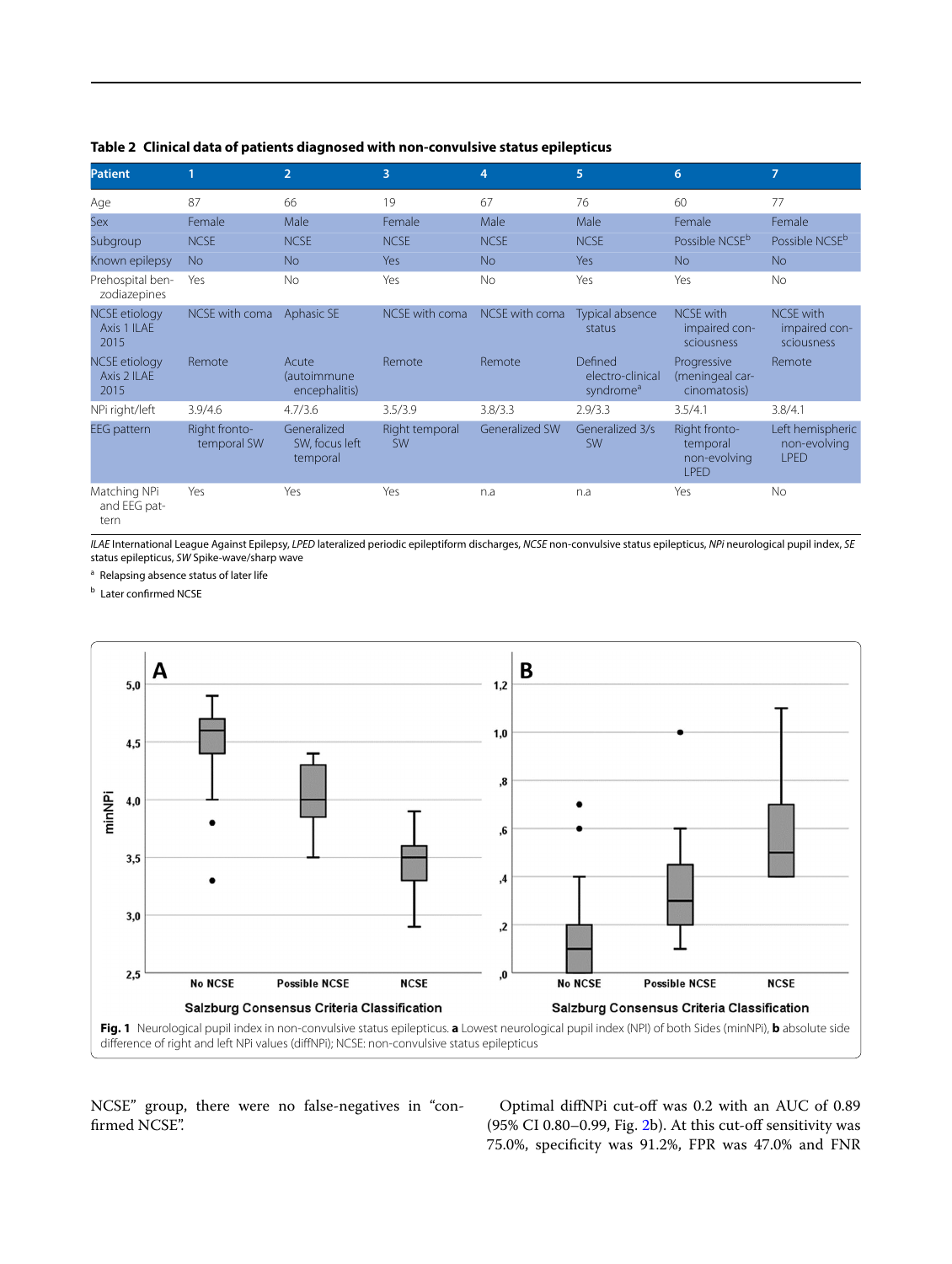

<span id="page-4-0"></span>was 25.0%. All false-negatives belonged to the "possible NCSE" group, there were no false-negatives in the "confrmed NCSE" group.

In the "possible NCSE" group fnal diagnosis at hospital discharge was NCSE in two cases; both cases were correctly identifed by pupillometry (minNPi 3.5 and 3.8, difNPi 0.6 and 0.3, respectively). Discharge diagnoses in the other fve cases were thalamic stroke, uremic encephalopathy in acute renal failure, septic encephalopathy (2x) and single complex-partial seizure with prolonged postictal phase in severe dementia. Four of these patients were correctly classifed by pupillometry, only the dementia patient was false-positive.

More detailed information on the seven patients fnally diagnosed with NCSE (including both patients from the "possible NCSE" group fnally diagnosed with NCSE) is given in Table [2.](#page-3-0) In four patients lower NPi and EEG ictal activity lateralized to the same side, in one patient to opposite sides, in two patients no lateralization of EEG ictal activity could be observed.

### **Discussion**

NPi was signifcantly lower in patients with NCSE and the diference between left and right NPi was signifcantly higher compared to non-NCSE patients. ROC analysis showed good group discrimination abilities for both min-NPi and diffNPi. There were no false-negative findings

among the NCSE patients. NPi laterality was consistent with laterality of EEG ictal activity in 80% of the patients. To the best of our knowledge, this is the frst prospective systematic investigation of quantitative pupillometry in NCSE.

The prevalence of NCSE in our study cohort was rather low (6.8%), but in line with previous reports [[29](#page-7-0)[–33](#page-7-1)]. However, comparability is limited since NCSE diagnostic criteria have changed over time, some studies focused on emergency patients with altered mental status or coma and others did not diferentiate NCSE from simple seizures or postictal phenomena.

All patients diagnosed with NCSE according to Salzburg EEG consensus criteria were correctly identifed by pupillometry. Interestingly, six of the seven patients classifed as "possible NCSE" were correctly grouped by NPi at the time of initial EEG according to the fnal diagnosis at discharge (NCSE vs. no NCSE). These results suggest that infrared pupillometry may complement the clinical diagnostic approach to NCSE. It may constitute an objective marker of pupillary dysfunction as a subtle neurological NCSE feature. This may become especially interesting for classifcation of uncertain cases after initial EEG ("possible NCSE") as well as for scenarios when EEG is not available. Its potential as a diagnostic marker may be limited, given the mostly normal NPi values compared to previously suggested cut-ofs even in NCSE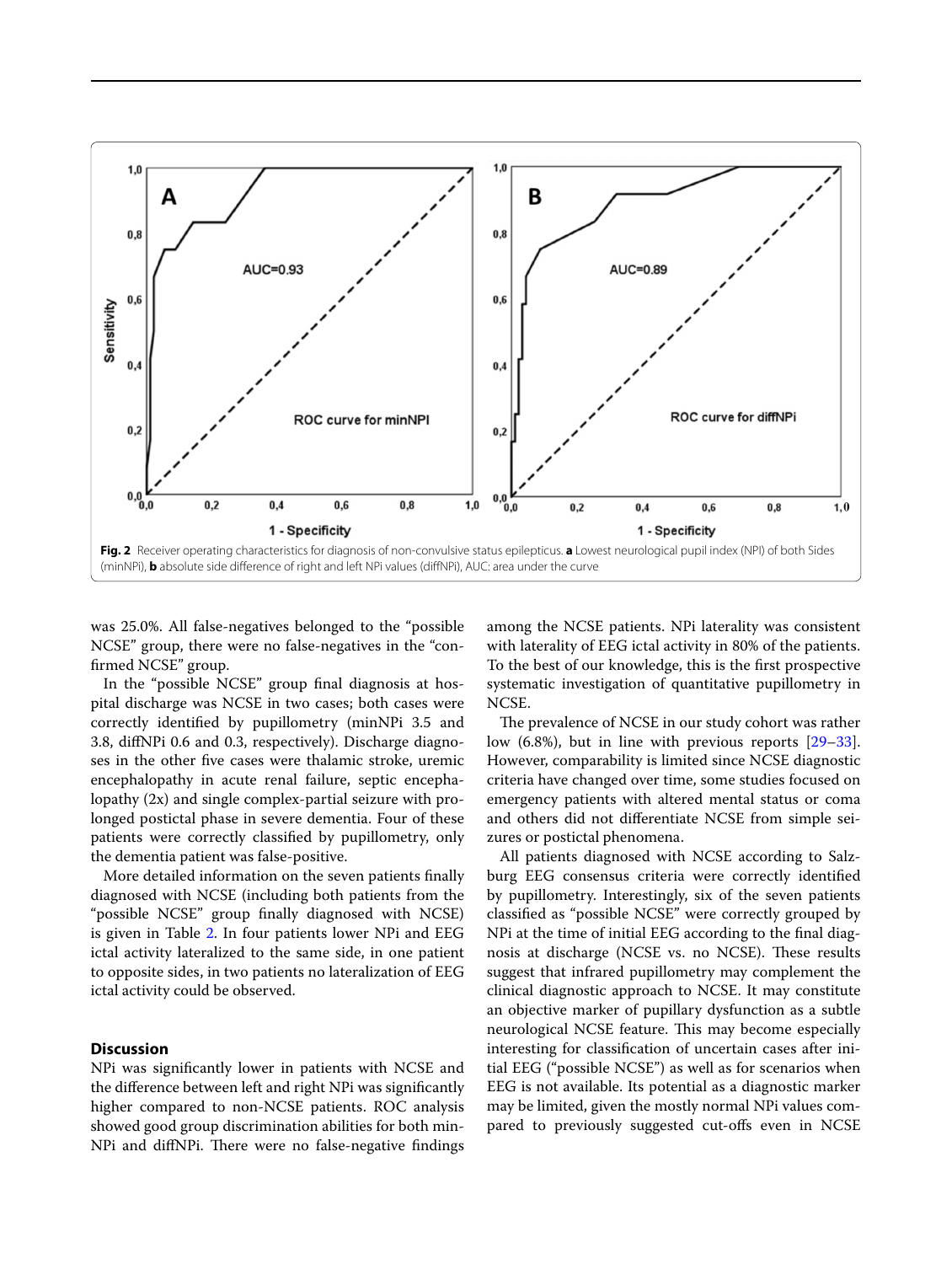patients and the high FPR of 20% for minNPi and 47% of difNPi in our study cohort.

No patient had an obvious alternate explanation for NPi and difNPi alterations, such as acute severe brain injury or ocular comorbidity. However, not all potential confounders could be addressed in this study. This includes for example disorders such as dementia, diabetes and depression and medication. Additionally, pupillary response may be altered by a number of factors, such as cognitive state, attention, arousal state and even mood [[16,](#page-6-14) [20](#page-6-18), [34–](#page-7-2)[40\]](#page-7-3). None of these studies evaluated NPi as a global functional marker. However, one may speculate that NPi can also be infuenced by these factors, which are most likely altered to some degree in postictal patients investigated in this study.

This raises the question whether NCSE was causative of the NPi changes observed in our cohort. The finding that NPi laterality matched the laterality of EEG ictal activity in 4 out of 5 patients may support the idea of such a relationship. The mathematical algorithm underlying NPi calculation, however, is proprietary information, which limits considerations about the pathophysiology of NPi changes in NCSE. Additionally, the origin of alterations of pupillary function in status epilepticus is not yet fully understood. Transient changes of pupil diameter have been described as common features in generalized and partial seizures, including ictal unilateral or bilateral mydriasis as well as miosis  $[41]$  $[41]$ . Those changes have been attributed to transient functional alterations of the central autonomic network (CAN) [\[42\]](#page-7-5). However, it is still a subject of discussion, whether these are caused either by CAN activation or inhibition and whether the main drive comes from the sympathetic or parasympathetic system [[42–](#page-7-5)[44](#page-7-6)]. All these mechanisms may play a role, depending on localization and spreading of brain ictal activity. This is supported by some reports on the rare phenomenon of NCSE pupillary hippus in association with focal EEG ictal and interictal activity in diferent brain regions [[26,](#page-6-24) [43](#page-7-7), [45](#page-7-8), [46\]](#page-7-9). Overall, there is consensus that brain ictal activity in frontal, temporal, parietal, occipital and limbic areas may variably alter pupil function. Therefore, absolute pupil diameter and penlight reactivity to light may not be helpful clinical markers. NPi forms a surrogate parameter of global pupil function, irrespective of pupil diameter and possibly also irrespective of the underlying mechanism of pupillary dysfunction. Therefore, a causative relationship between NPi and NCSE seems possible, but has not been proven so far. Additionally, its clinical relevance compared to other potential sources of NPi alterations remains unclear.

Although the pathomechanism underlying NPi changes in NCSE needs further elaboration, results of this study support pupillometry as a potentially promising add-on

bedside diagnostic tool for NCSE. As the examination does not take longer than a conventional pupil exam, is reliable, easy to perform and provides additional and unique information, it could potentially replace the conventional pupil exam in some acute and critical care settings for screening purposes. Early initiation of NSCE treatment is a main predictor for a benefcial outcome [[47\]](#page-7-10). Detection of lowered NPi in patients with altered mental status may prompt early EEG as well as immediate treatment even when EEG is not available [[29\]](#page-7-0). Potentially, pupillometry may also help in the management of NCSE patients on the ICU preventing unnecessary treatment, i.e., during the wake-up phase after induced anaesthesia when non-specifc subtle motor phenomena and periodic EEG patterns may impede diagnosis of ongoing NCSE [\[48](#page-7-11)–[50\]](#page-7-12).

## **Limitations**

The limitation of NCSE diagnostic certainty as reflected by the defnition of NCSE likelihoods in the gold standard criteria may also generally limit the evaluation of newer diagnostic tools such as pupillometry. Our study cohort reflects a general cohort of patients seeking emergency treatment after a suspected seizure. Therefore, although consistent with previous studies on NCSE prevalence in emergency settings, the number of NCSE cases was overall rather small. We decided for this design since it refects a regular clinical setting and thus minimizes the risk of an overestimation of NPi diagnostic potential for a relatively rare condition in the presence of many potential confounders.

Consistent with previous pupillometry studies we excluded all patients with prior eye surgery and ocular disease from analysis, almost one ffth of our study cohort. This may constitute a limitation of the method itself as the impact of prior eye surgery and ocular disease on NPi are rather unknown.

Moreover, it needs to be considered that NPi changes are certainly not disease specifc, alterations have been reported for various conditions, including-among othersmild traumatic brain injury [\[51](#page-7-13)] and even physiological changes of intracranial pressure in healthy subjects undergoing head-down tilt test [[15\]](#page-6-13). Mean normal NPi in neurocritical care cohorts ranged from 4.1 to 4.3 in previous studies, which is lower than in our cohort  $[52]$  $[52]$  $[52]$ . This may refect diferences in cohort characteristics since our cohort constitutes an emergency cohort rather than a critical care cohort. Additionally, severe acute brain lesions were excluded in all patients prior to inclusion. NPi diferences between the cohorts may partially be explained by diferences regarding severity of underlying brain lesions as well as by analgesia and sedation. Moreover, diferences in ambient lighting conditions (i.e., the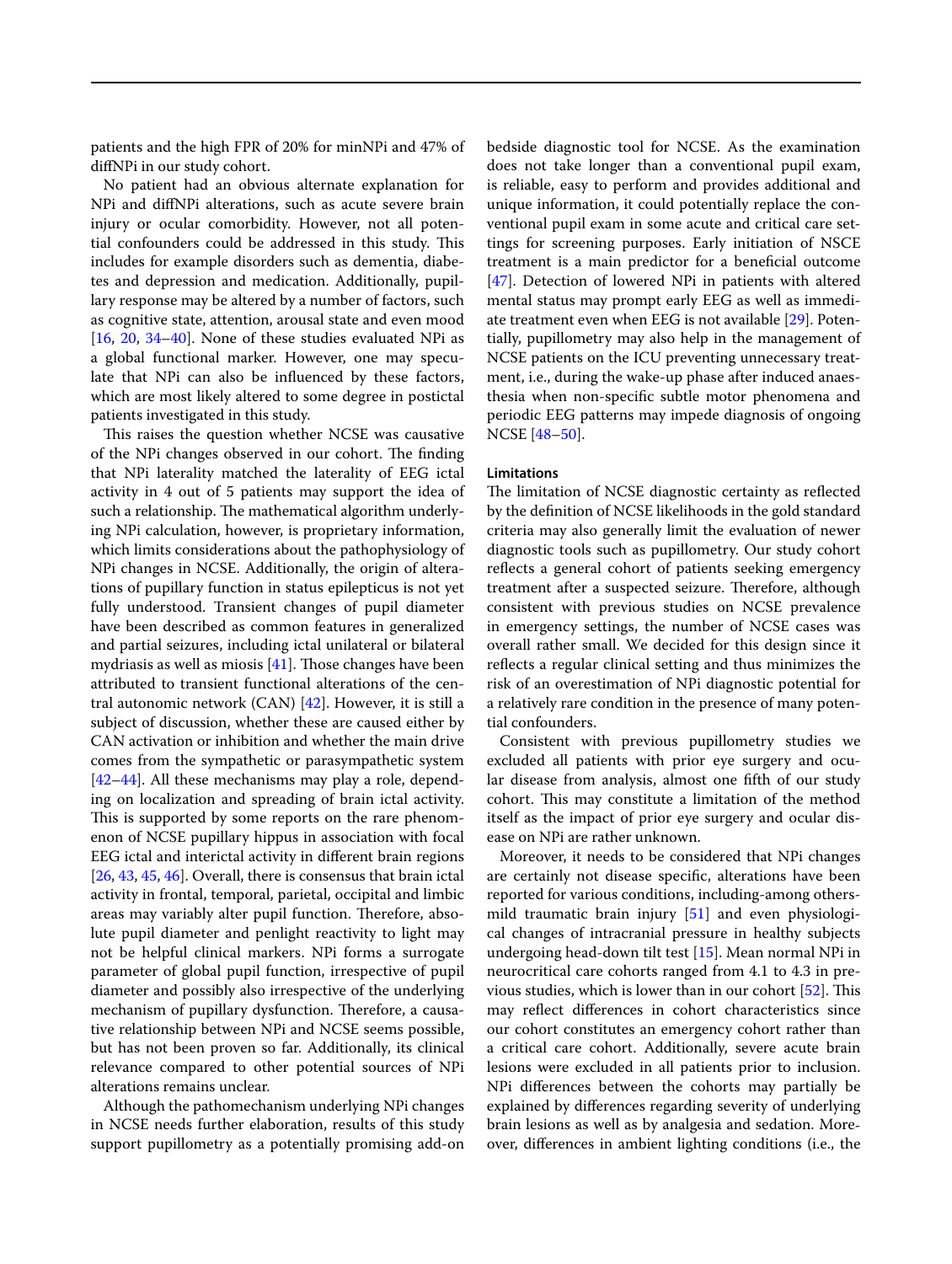absence of daylight in our study) may have contributed to the diferences.

Furthermore, group diferences in our study were much less pronounced than reported in previous studies on traumatic brain injury [[13](#page-6-11), [15,](#page-6-13) [53\]](#page-7-15) and hypoxic ischemic encephalopathy after cardiac arrest [[10](#page-6-9)[–12](#page-6-10)], which may be reasonable considering a functional impairment of pupil function in NCSE rather than an acute structural brain lesion causing pupil dysfunction. Optimal cut-ofs for NCSE group diferentiation were 4.0 for minNPi and 0.2 for difNPi in our cohort, which would have been considered normal values in the named studies proposing much lower NPi cut-ofs of 3.0 and 2.0, respectively. Therefore, the value of pupillometry for detection of NCSE in critically ill patients with severe brain damage may be limited. On the other hand, serial NPi assessment could potentially show NPi fuctuations related to nonconvulsive seizure activity even in these patients.

## **Conclusion**

In summary, non-invasive infrared pupillometry may potentially be a helpful add-on clinical examination in the diagnostic approach to NCSE. An NPi<4.0 on either side may be considered a potential subtle clinical feature in NCSE as well as an NPi diference of both sides>0.2. Our data should encourage further research on the value of pupillometry for diagnosis and management of NCSE.

#### **Author details**

<sup>1</sup> Department of Neurology, Klinikum Kassel, Mönchebergstr. 41-43, 34125 Kassel, Germany. <sup>2</sup> Emergency Department, Klinikum Kassel, Kassel, Germany.<br><sup>3</sup> Department of Neurology, University of Rostock, Rostock, Germany.

#### **Author contributions**

Authorship requirements have been met by all authors. JG, JR and JB designed the study. JG, JR and CB participated in data acquisition. JG wrote up the frst draft of the manuscript. All authors took part in data analysis, interpretation and critical review of the manuscript. The fnal draft of the manuscript was approved by all authors.

#### **Source of Support**

None.

#### **Conflicts of interest**

JG has nothing to disclose. CB has nothing to disclose. JR reports personal fees from Eisai GmbH, outside the submitted work. JB reports personal fees from Medtronic, personal fees from Boehringer Ingelheim, personal fees from Zoll and grants from PCORI, all outside the submitted work.

#### **Ethical Approval/Informed Consent**

The study was performed in adherence to ethical guidelines. Ethical approval including a formal consent waiver for observational pupillometry was granted by the Hesse Medical Association Ethical Board.

#### **Publisher's Note**

Springer Nature remains neutral with regard to jurisdictional claims in published maps and institutional afliations.

Received: 20 April 2020 Accepted: 3 November 2020

Published online: 20 November 2020

#### **References**

- <span id="page-6-0"></span>1. Meierkord H, Holtkamp M. Non-convulsive status epilepticus in adults: clinical forms and treatment. Lancet Neurol. 2007;6(4):329–39.
- <span id="page-6-1"></span>2. Rohracher A, et al. Status epilepticus in the elderly-a retrospective study on 120 patients. Epilepsy Res. 2016;127:317–23.
- <span id="page-6-2"></span>3. Beniczky S, et al. Unifed EEG terminology and criteria for nonconvulsive status epilepticus. Epilepsia. 2013;54(Suppl 6):28–9.
- <span id="page-6-3"></span>4. Leitinger M, et al. Diagnostic accuracy of the Salzburg EEG criteria for non-convulsive status epilepticus: a retrospective study. Lancet Neurol. 2016;15(10):1054–62.
- <span id="page-6-4"></span>5. Couret D, et al. Reliability of standard pupillometry practice in neurocritical care: an observational, double-blinded study. Crit Care. 2016;20:99.
- <span id="page-6-6"></span>6. Anderson M, et al. Integrating quantitative pupillometry into regular care in a neurotrauma intensive care unit. J Neurosci Nurs. 2018;50(1):30–6.
- <span id="page-6-5"></span>7. Olson DM, Fishel M. The use of automated pupillometry in critical care. Crit Care Nurs Clin N Am. 2016;28(1):101–7.
- <span id="page-6-7"></span>8. Olson DM, et al. Interrater reliability of pupillary assessments. Neurocrit Care. 2016;24(2):251–7.
- <span id="page-6-8"></span>9. Ong C, Hutch M, Smirnakis S. The effect of ambient light conditions on quantitative pupillometry. Neurocrit Care. 2018;30:316–21.
- <span id="page-6-9"></span>10. Elmer J. Quantitative pupillometry after cardiac arrest. Resuscitation. 2018;131:A1–2.
- 11. Heimburger D, et al. Quantitative pupillometry and transcranial Doppler measurements in patients treated with hypothermia after cardiac arrest. Resuscitation. 2016;103:88–93.
- <span id="page-6-10"></span>12. Solari D, et al. Early prediction of coma recovery after cardiac arrest with blinded pupillometry. Ann Neurol. 2017;81(6):804–10.
- <span id="page-6-11"></span>13. Chen JW, et al. Infrared pupillometry, the neurological pupil index and unilateral pupillary dilation after traumatic brain injury: implications for treatment paradigms. Springerplus. 2014;3:548.
- <span id="page-6-12"></span>14. Natzeder S, et al. Portable infrared pupillometer in patients with subarachnoid hemorrhage: prognostic value and circadian rhythm of the neurological pupil index (NPi). J Neurosurg Anesthesiol. 2018;31:428–33.
- <span id="page-6-13"></span>15. Soeken TA, et al. Quantitative pupillometry for detection of intracranial pressure changes during head-down tilt. Aerosp Med Hum Perform. 2018;89(8):717–23.
- <span id="page-6-14"></span>16. Yang E, et al. Infrared pupillometry helps to detect and predict delirium in the post-anesthesia care unit. J Clin Monit Comput. 2018;32(2):359–68.
- <span id="page-6-15"></span>17. Laurenzo SA, et al. Pupillary response abnormalities in depressive disorders. Psychiatry Res. 2016;246:492–9.
- <span id="page-6-16"></span>18. Mestanikova A, et al. Pupillary light refex is altered in adolescent depression. Physiol Res. 2017;66(Supplementum 2):S277–84.
- <span id="page-6-17"></span>19. Cortez MM, et al. Altered pupillary light response scales with disease severity in migrainous photophobia. Cephalalgia. 2017;37(8):801–11.
- <span id="page-6-18"></span>20. Frost S, et al. Evaluation of cholinergic defciency in preclinical Alzheimer's disease using pupillometry. J Ophthalmol. 2017;2017:7935406.
- <span id="page-6-19"></span>21. Van Stavern GP, et al. Pupillary light reaction in preclinical Alzheimer's disease subjects compared with normal ageing controls. Br J Ophthalmol. 2018;103:971–5.
- <span id="page-6-20"></span>22. Bartošová O, et al. Pupillometry as an indicator of L-DOPA dosages in Parkinson's disease patients. J Neural Transm (Vienna). 2018;125(4):699–703.
- <span id="page-6-21"></span>23. Aydogmus Y, et al. Is overactive bladder a nervous or bladder disorder? Autonomic imaging in patients with overactive bladder via dynamic pupillometry. World J Urol. 2017;35(3):467–72.
- <span id="page-6-22"></span>24. Larsen RS, Waters J. Neuromodulatory correlates of pupil dilation. Front Neural Circuits. 2018;12:21.
- <span id="page-6-23"></span>25. Shirozu K, et al. The relationship between seizure in electroconvulsive therapy and pupillary response using an automated pupilometer. J Anesth. 2018;32(6):866–71.
- <span id="page-6-24"></span>26. Centeno M, et al. Epilepsy causing pupillary hippus: an unusual semiology. Epilepsia. 2011;52(8):e93–6.
- <span id="page-6-25"></span>27. Nagayama M, et al. Novel clinical features of nonconvulsive status epilepticus. F1000Res. 2017;6:1690.
- <span id="page-6-26"></span>28. Shirozu K, Murayama K, Yamaura K. Pupillary response as assessment of efective seizure induction by electroconvulsive therapy. J Vis Exp. 2019;146:e59488.